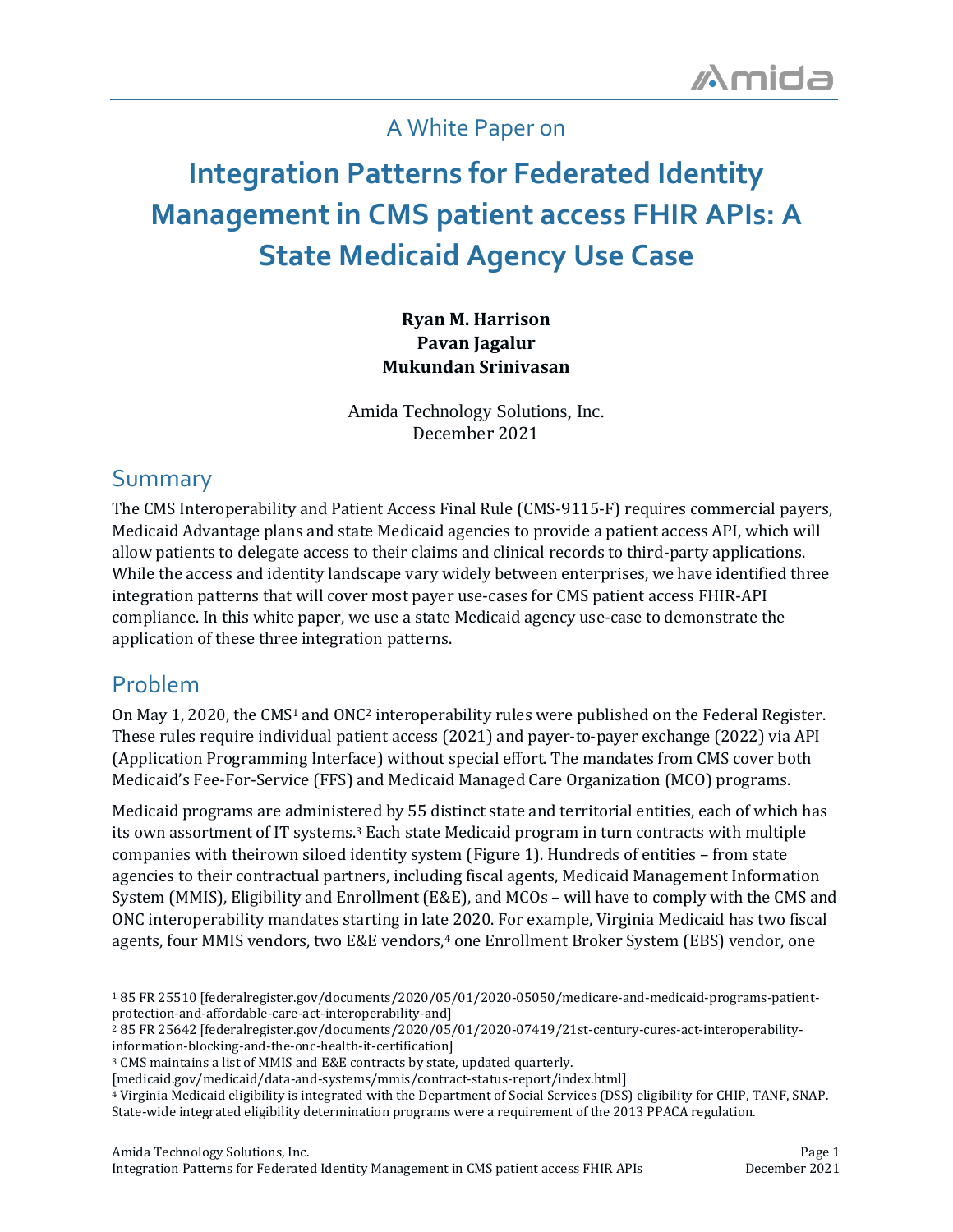FFS Non-Emergency Medical Transportation (NEMT) broker, six state-contracted MCOs, seventeen help desks, and countless FFS providers.



*Figure 1 – Summary of Medicaid reimbursement entities by contractual relationship. A typical state Medicaid agency administers its programs but outsources more than 90 percent of the tasks to various entities. Outsourcing includes member and provider enrollment, claims adjudication, payments, help desk and IT systems.*

Because of the byzantine identity landscape, a typical Medicaid member could be forced to navigate more than a half-dozen identity systems to enroll and ultimately see a physician. Federated identity systems with SSO offer a solution; a member is provided one login for access to multiple disparate systems. The systems themselves remain siloed, but the member's identity is shared and administered from one central location.

The Substitutable Medical Apps Reusable Technology (SMART) on Fast Healthcare Interoperability Resource (FHIR) and FHIR Bulk Access standards are the leading mechanisms to facilitate individual access and payer-to-payer exchange. A SMART on FHIR solution for delegated individual access requires, at a minimum, identity management for members and third-party applications. In complying with the CMS and ONC access mandates, state Medicaid agencies have the opportunity to both address the immediate regulatory requirement for member access and to modernize their member identity solutions.

### Solution Patterns

Given the heterogeneous identity landscape of state Medicaid agencies, we classify three integration approaches based on the existence of an SSO solution and state-wide Medicaid Member Portal (Table 1).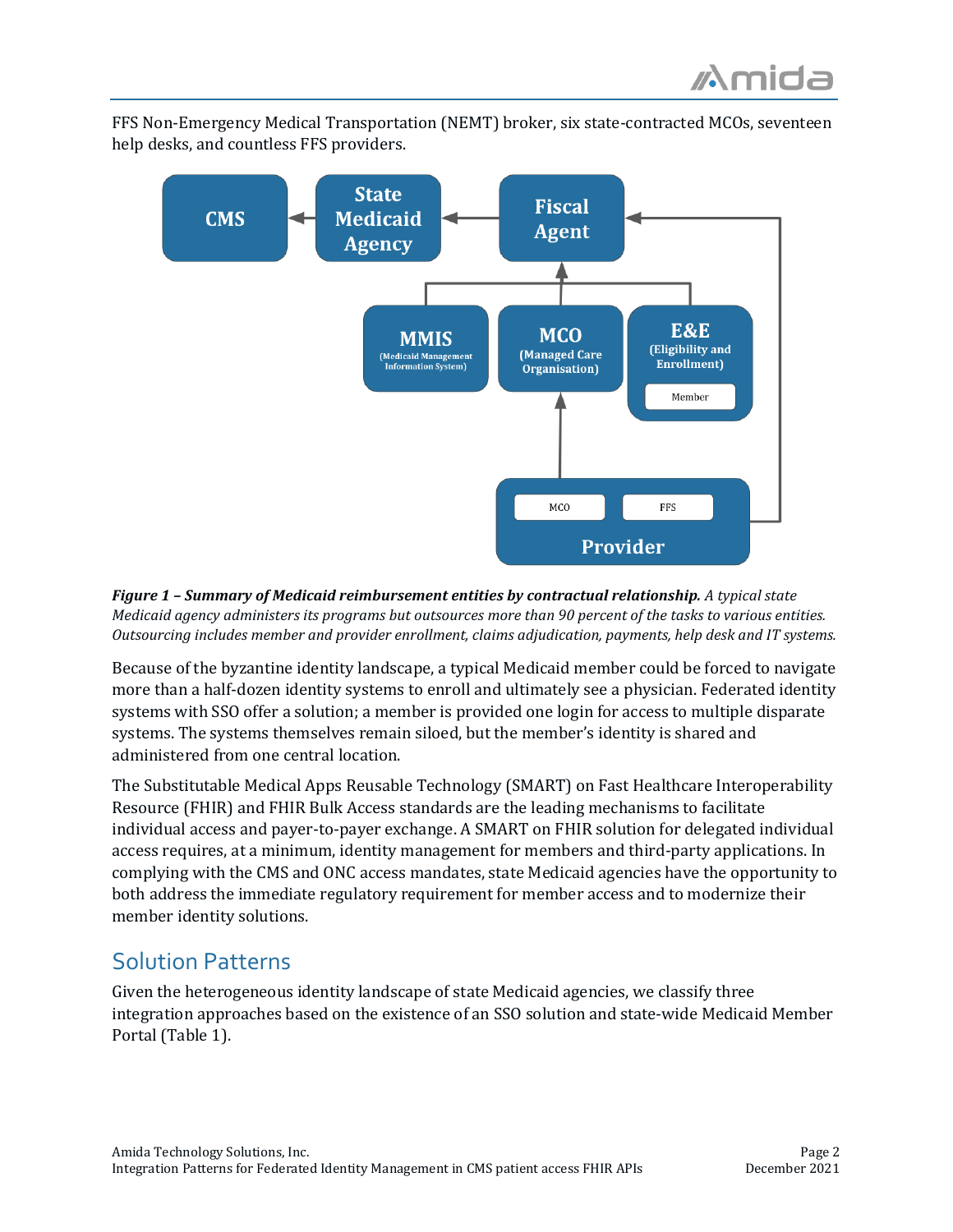|                                               |                | <b>Single Sign-On (SSO)</b> |                |
|-----------------------------------------------|----------------|-----------------------------|----------------|
|                                               |                | <b>Yes</b>                  | N <sub>o</sub> |
| <b>State Medicaid</b><br><b>Member Portal</b> | <b>Yes</b>     | Pattern 1                   | Pattern 2      |
|                                               | N <sub>o</sub> | Pattern 1                   | Pattern 3      |

*Table 1 – Summary of state Medicaid integration patterns. Each of the three integration approaches is described in a subsection.*

#### **Pattern 1: Existing SSO**

#### *Architecture Building Block*

In pattern 1 (Figure 2), the state Medicaid agency integrates with an existing IdP, which may be provided by the state or the state Medicaid agency itself.

SMART on FHIR specifies both authentication and authorization, using OpenID Connect (OIDC) claims (authentication) and OAuth2.0 scopes (authorization). A SMART on FHIR  $id$  token includes OIDC claims; the access\_token contains FHIR-specific OAuth2.0 scopes; and the refresh\_token is used to request a new access\_token without prompting the user for another login.

Rather than add SMART on FHIR scopes to the existing portal, we would federate the identity to a FHIR Auth server. In a federated architecture, the only high-level requirements of the IdP would be to support either OIDC or SAML. To conform with SMART on FHIR, downstream applications would consume identity as OIDC, regardless of whether the upstream IdP used OIDC or SAML.



*Figure 2 – Component architecture with existing identity provider. A sequence diagram showing the authentication and authorization flow are shown in Figure 3.*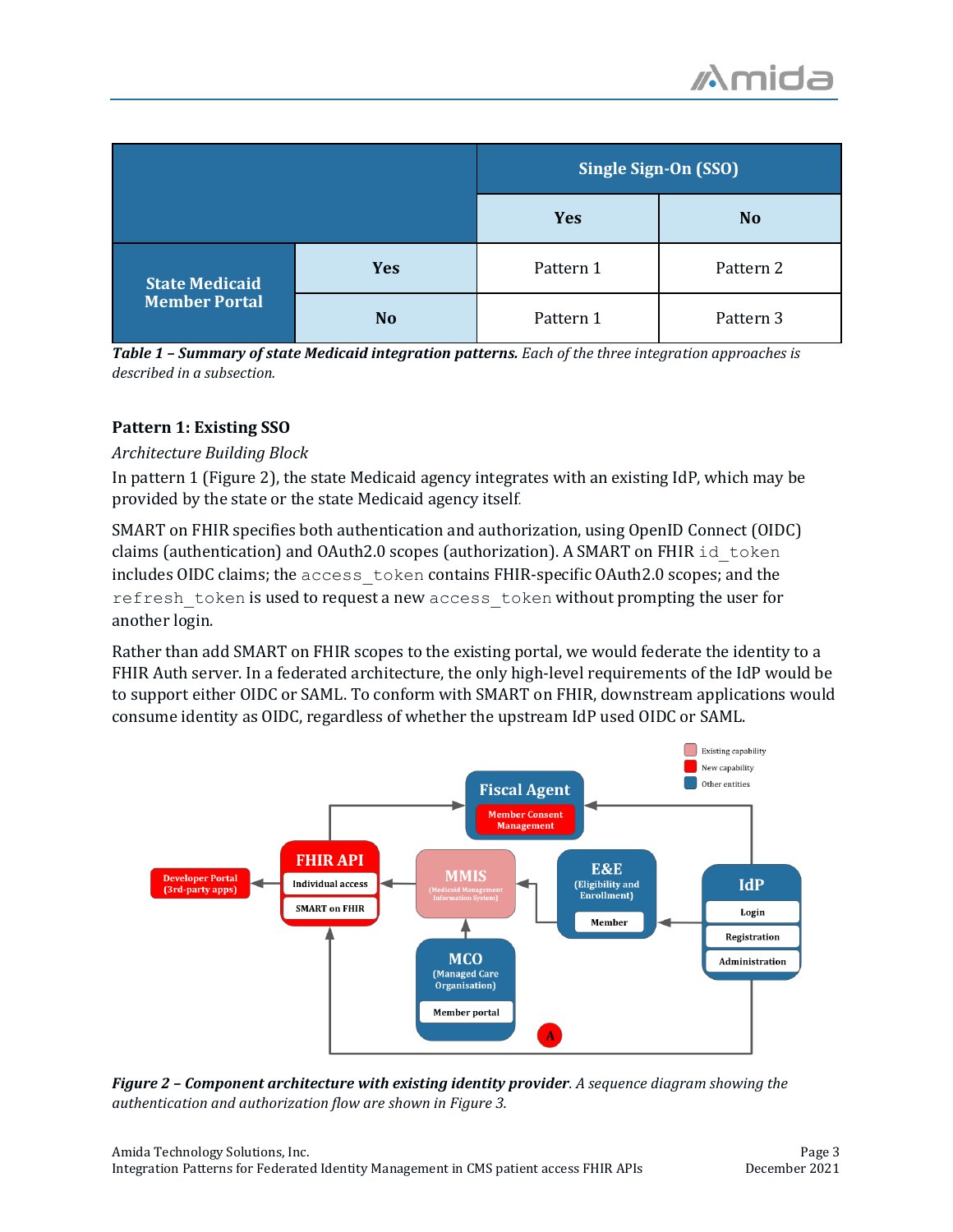*Solution Building Block: SecureAccess Washington using SAML and AWS Cognito (OIDC)* AWS Cognito, like other identity management solutions, supports both authentication and authorization. Identities are managed via either Cognito User Pools or Identity Pools. Both pool types support federation from OIDC and SAML providers, such as SecureAccess Washington. As Medicaid users would not require direct access to underlying AWS resources, Cognito User Pools are often the more appropriate choice.

A Cognito User Pool may back multiple resource servers, and each can be configured with a distinct set of allowed authorization scopes. The access\_token is retrieved with an appropriate OAuth2.0 flow — for example, an "Authorization Code" flow for mobile apps. The service provider – for example, a third-party FHIR application – may then use the access\_token for delegated access to a resource server.



*Figure 3 – Sequence diagram depicting simplified authentication (1-4) and authorization (5-8) flows. Since SecureAccess Washington (SAW) does not support OIDC directly, AWS Cognito converts the SAML assertions returned from SAW (2) into OIDC claims used by the FHIR application (3). SMART on FHIR authorization scopes are stored within AWS Cognito, not SAW. Arbitrary metadata (key/value attributes) may be stored in either the IdP or Auth server. As a guideline, attributes specific to the application should be stored within the Auth server, whereas attributes about the individual should be stored in the IdP. AWS Cognito supports attribute mapping between IdP attributes and AWS Cognito user attributes.*

#### **Pattern 2: No SSO, Existing State Medicaid Member Portal**

In pattern 2 (Figure 4), no SSO is available, but there is an existing Fiscal Agent member portal. Here, the state Medicaid agency *may* be able to use the same *non-SSO* identity as the existing member portal. This represents a stop-gap arrangement that avoids the deployment of a fullfledged SSO solution, at the expense of substantial technical debt. Member consent management can be added to the existing state Medicaid member portal.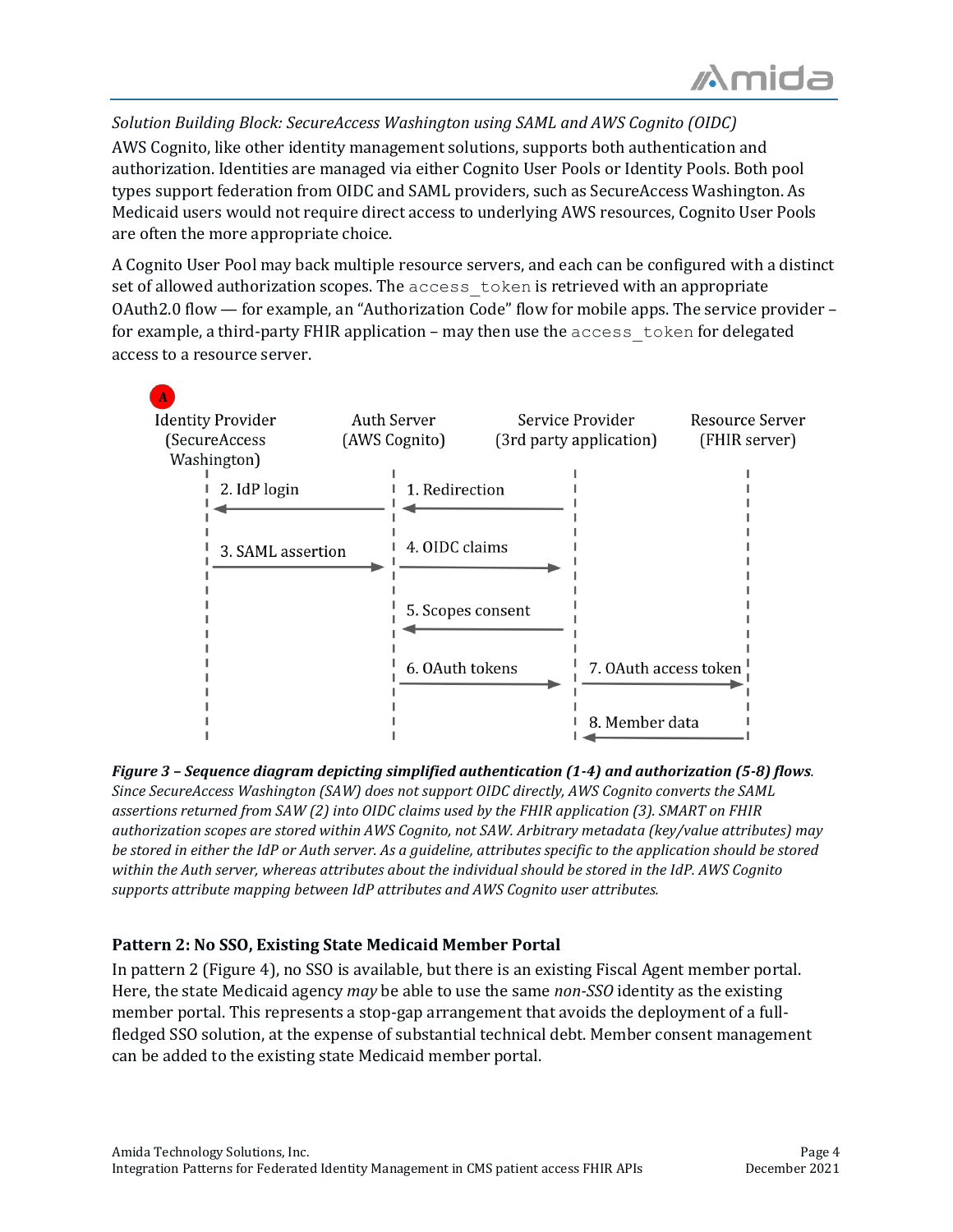



*Figure 4 – Component architecture with existing state Medicaid member portal and without SSO. The detailed architecture of (B) will depend on the authentication implementation of the existing member portal.*

#### **Pattern 3: No SSO, No State Medicaid Member Portal**

In pattern 3, neither SSO nor a state Medicaid member portal are available. A less sustainable option would be to build a member directory into the Auth server used by the FHIR server. This would require either: 1) having members create an account before sharing data via FHIR, or 2) provisioning accounts in the Auth server for every member. A more sustainable option (Figure 5) would entail providing an SSO-supporting IdP to the state Medicaid agency, which would be similar to the pre-existing IdP depicted in Pattern 1 (Figure 3).

Although most modern IdPs support the open standards SAML and OIDC, many IdPs remain closedsource. Selecting a FLOSS (Free/Libre and Open-Source Software) IdP avoids vendor-locking both the IdP vendor proper and IdP-related professional services such as integration and long-term support. Further, selecting a FLOSS IdP serves as a form of futureproofing. In a worst-case pattern, where the IdP vendor is either unable or unwilling to support future use-cases, a FLOSS IdP can be unilaterally extended by a state Medicaid agency or integration partner (although this comes at the expense of long-term support for the extension). A common criticism of FLOSS solutions is that they lack enterprise support; however, within the IdP space, enterprise backing is provided by firms such as Apereo (educational institutions), the Open Identity Platform Community, Shibboleth, and Redhat/IBM.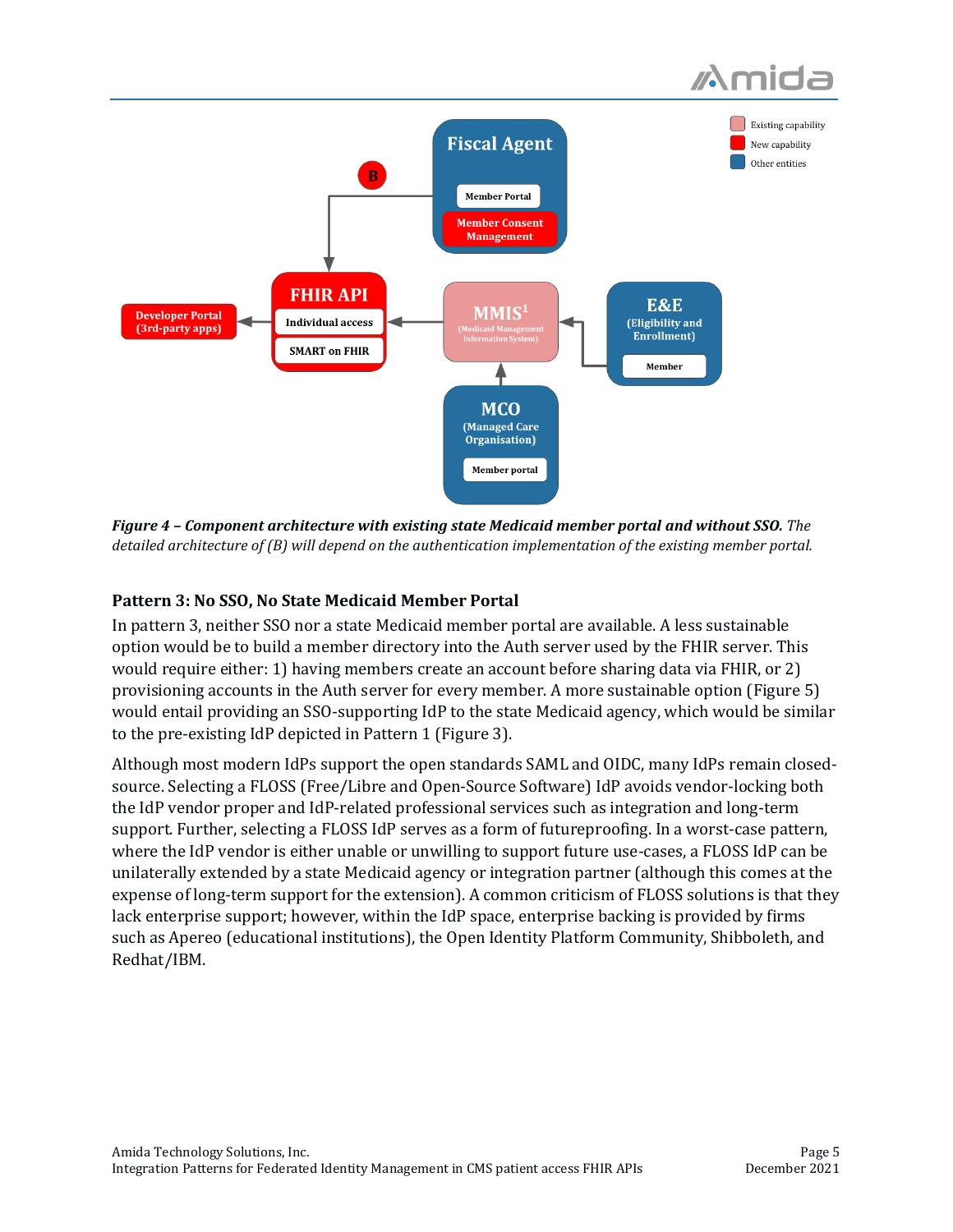

*Figure 5 – Component architecture without state Medicaid member portal and without preexisting SSO. Unlike Pattern 1 (Figure 2) and Pattern 2 (Figure 4), in Pattern 3 there are no member consent flows to the Fiscal Agent. Therefore, there are no lines connecting to the Fiscal Agent from the FHIR API, E&E or IdP. The state Medicaid agency would be responsible for deploying and configuring an IdP to support the SSO. SAMLbased SSO in (C) could follow the same flow as in Figure 3. If there is no member portal available, as a stop-gap arrangement, consent management could be handled within the IdP by revoking access to the member identity. Optionally, the IdP could also be used for SSO in the MCO member portals.*

### Recommendations

- 1. Use enterprise wide SSO, for your CMS FHIR patient access API solution. Although SAMLbased SSO configurations will vary by IdP, integrating with an existing IdP via SAML (Pattern 1) will be much less effort than building an ad hoc solution (Pattern 2) or providing a full-fledged IdP (Pattern 3).
- 2. Integrate consent management with existing member-portal workflows. Members must have a mechanism to revoke consent to third-party applications. Members should also be able to conveniently view their consents and see, at a minimum, the last time each thirdparty application accessed their data. Consent management can be provided by a standalone application linked by SSO; however, administering their account should be seamless to the users. For example, it is more user-friendly to update address, revoke consent, and add a new household member from within one user flow, as opposed to three distinct flows.
- 3. Prioritize FLOSS (Free/Libre and Open-Source Software) and open standards in vendor procurement. Vendor-locking to a closed standard is a death knell to innovation. Indeed, SAML and OpenID Connect (OIDC) were born out of a frustrating landscape of competing proprietary authentication protocols.
- 4. Plan for an increase in HelpDesk activity for third-party access. In pattern 1, members will need to remember their login credentials to consent to third-party access. Expect increased HelpDesk volume for password resets and questions about what information is being shared with third-party providers. First- and second-tier HelpDesk employees will require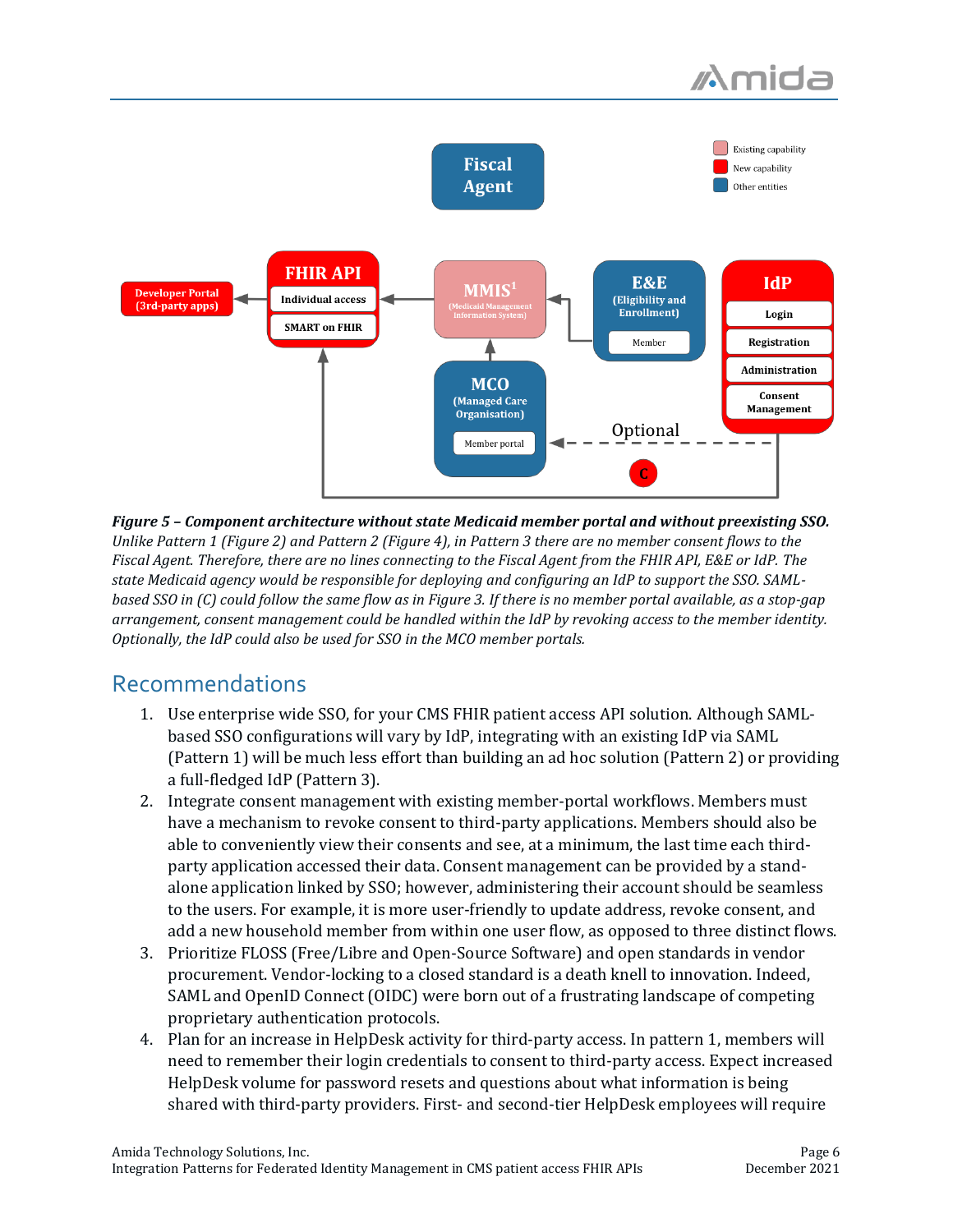training on common member inquiries related to FHIR. For third-tier support, an escalation path to your internal development team or contractor will also be needed. User guides, including a FAQ, are recommended for stakeholders such as members, third-party FHIR application developers, and HelpDesk staff.

### About Amida

Amida is a software company focused on enterprise data management, cybersecurity, and digital platform strategies. We design, develop, and deploy systems that enable the secure and reliable exchange of sensitive information. Amida builds open-source solutions that collect and prepare data from a variety of sources – independent of structure, format, provenance, and schema – for applications like business intelligence, predictive analytics, and downstream transactions. We are especially known for open data architectures and production services that are scalable, efficient, modular, and secure. Our software engineers and data scientists have extensive experience in data modeling, governance, interoperability and exchange, and visualization, especially in health IT.

Amida's founding team co-conceived and led the design, implementation, and production deployment of the Blue Button personal health record at the Department of Veterans Affairs (VA) and supported its development and deployment at the Centers for Medicare & Medicaid Services (CMS) and the Department of Defense's (DOD) Military Health System. They co-conceived and led the creation of the Joint Legacy Viewer, a clinician portal used by hundreds of thousands of VA and DoD healthcare providers every day, and which is the cornerstone of both agencies EHR modernization efforts. They also led the design and prototype construction (the "Virtual Regional Office") of the service-connected disability claims platform still in enterprise service today.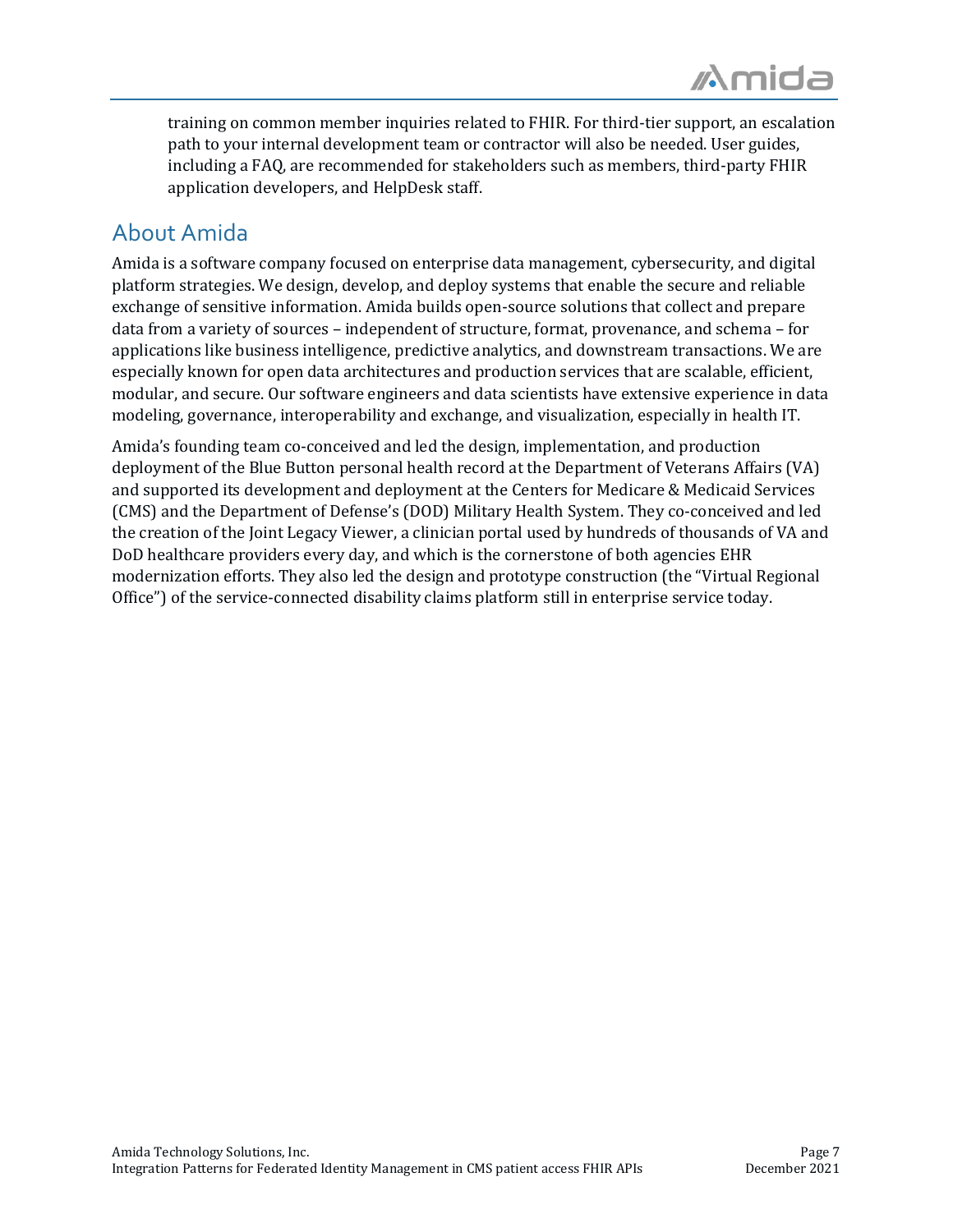## Appendix: Identity Providers (IdP)

#### **Federal Identity Providers: Login.gov**

In the Federal Government, the General Services Administration (GSA)<sup>5</sup> has deployed the login.gov SSO portal. Rather than build and support their own identity solutions, federal agencies have the option to use the login.gov SSO.<sup>6</sup> Following a one-time integration with login.gov, federal agencies outsource the non-differentiated work of maintaining a secure, National Institute of Standards and Technology(NIST)-compliant identity management solution that automatically stays up-to-date with the latest best practices.

Where token-based authentication is used, establishing a federated Identity Provider (IdP) allows agencies to leverage each other's personnel security and background investigation processes. This avoids duplicate background screenings, facilitates moves between agencies, and reduces the use of policy exemptions to Multi-Factor Authentication (MFA) requirements when generating temporary accounts. In short, smoother end-user interactions (e.g. obviating the need to juggle multiple logins), better security (e.g. built-in identity-proofing and MFA), lower cost (e.g. amortizing the expense of the identity management system over many agencies), and the facilitation of crossagency knowledge-sharing (e.g. reusing software components from other agencies). Although login.gov does not support state and local users, it nonetheless serves as a reference model for SSO within government.

#### **State Identity Providers: North Carolina, Washington, Michigan**

At the state level, North Carolina has introduced the **N**orth **C**arolina **Id**entity Management Service (NCID) for state and local SSO.<sup>7</sup> Importantly, the NCID system supports state and local employees, as well as individual citizens and business users, within the same SSO system. NCID supports SAML 2.0.<sup>8</sup>

The state of Washington hosts two distinct SSO systems — Enterprise Active Directory<sup>9</sup> for state and local employees, and SecureAccess Washington (SAW)<sup>10</sup> for the general public. For example, Washington Connection (cash assistance, food assistance), Unemployment and Licensing (including motor vehicles) uses SAW to authenticate the general public. Washington Healthplanfinder (Medicaid, CHIP) does not appear to use SAW on its public site. Cloud-hosted agency applications using SAW must authenticate via SAML 2.0.

Michigan hosts the general-public-facing MILogin<sup>11</sup> SSO system, which supports both individual Michigan citizens and businesses/organizations. MIBridges, the state's consolidated benefits portal

<sup>7</sup> North Carolina Identity Service (NCID) [it.nc.gov/ncid]

<sup>5</sup> Specifically, the GSA Technology Transformation Service component 18F and the US Digital Service (USDS).

<sup>6</sup> Adoption of login.gov varies greatly by federal agency. Indeed, one risk factor in offering a centrally administered SSO solution is that agency adoption will be low. Fortunately, high-profile adoptions of login.gov include USAJOBS (Office of Personnel Management), the System for Award Management (General Services Administration), and the Trusted Traveler Programs (Homeland Security). Other agencies have not readily adopted SSO via login.gov. For example, at Veterans Affairs, software applications are waitlisted for ninety days before any SSO integrations are allowed.

<sup>8</sup> NCID Integration Forms [it.nc.gov/services/service-directory/core-services/nc-identity-management-ncid/ncid/ncidintegration-forms]

<sup>9</sup> WaTech Enterprise Active Directory via Active Directory Federation Services (ADFS)

<sup>[</sup>watech.wa.gov/services/Enterprise-Active-Directory-Services]

<sup>10</sup> WaTech SecureAccess Washington [watech.wa.gov/services/SecureAccess-Washington]

<sup>11</sup> Michigan MILogin [michigan.gov/MILogin]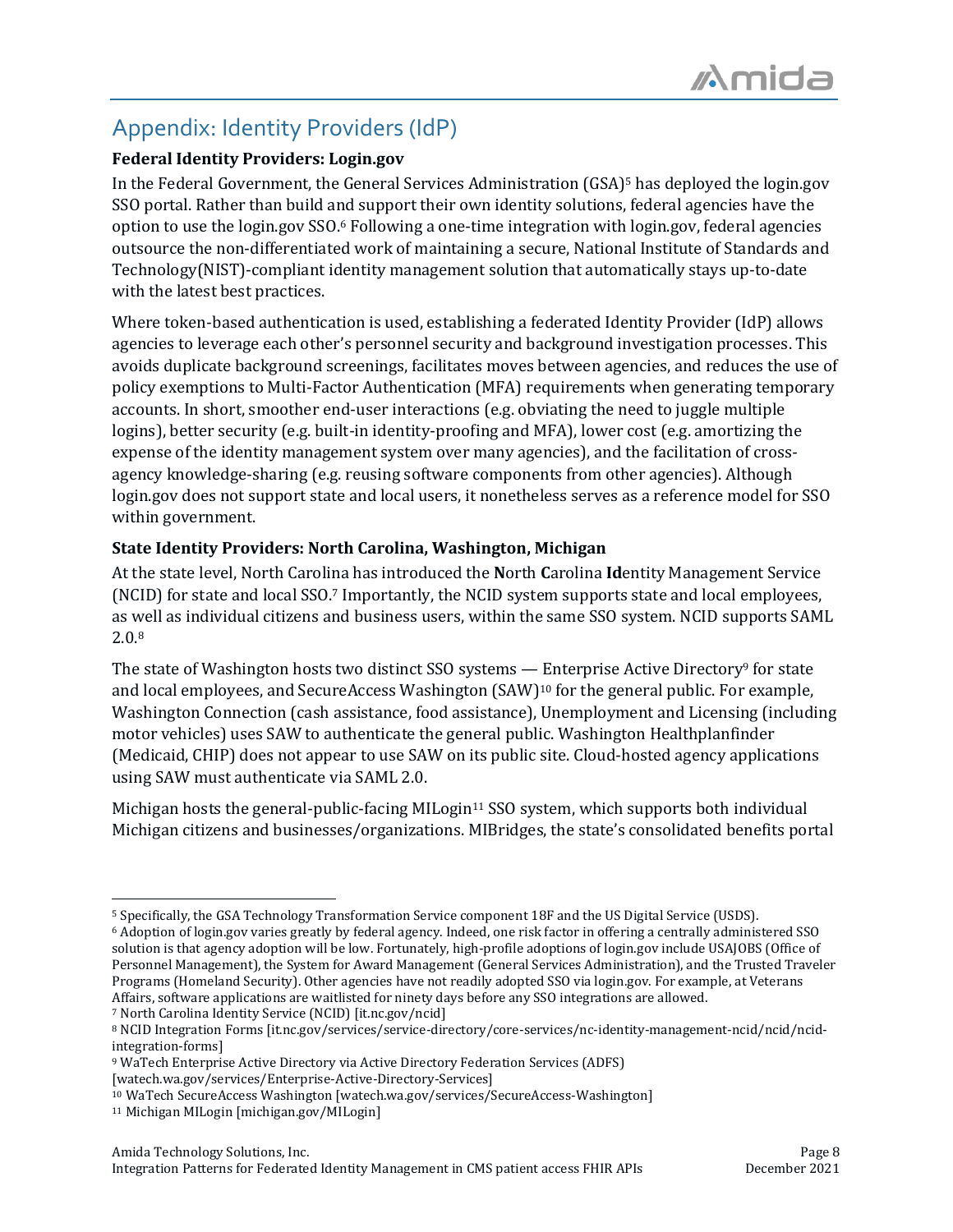(Medicaid, cash assistance, childcare, emergency relief, food assistance), uses MILogin. Michigan Medicaid's myHealthPortal (web) and myHealthButton (mobile) applications also use MILogin.<sup>12</sup>

| <b>Product</b>                    | <b>Vendor</b>           | <b>Licensing</b>            | <b>Notes</b>                                                                                                                                         |
|-----------------------------------|-------------------------|-----------------------------|------------------------------------------------------------------------------------------------------------------------------------------------------|
| Login.gov                         | <b>US</b><br>Government | Closed source               | Production availability for Federal agencies.<br>Pilot availability for state and local<br>governments. <sup>13</sup>                                |
| MILogin                           | Michigan                | Closed source               | Used by MIBridges, which includes Michigan<br>Medicaid.                                                                                              |
| <b>NCID</b>                       | North Carolina          | Closed source               |                                                                                                                                                      |
| <b>SecureAccess</b><br>Washington | Washington              | Closed source               | Used by Washington Connection assistance<br>programs.                                                                                                |
| Auth <sub>0</sub>                 | Auth <sub>0</sub>       | Closed source               |                                                                                                                                                      |
| <b>AWS Cognito</b>                | AWS                     | Closed source               | Lacks some governance and user-<br>management features commonly found in<br>identity management solutions. Does not<br>support SMART on FHIR.14      |
| Igia on<br><b>Keycloak</b>        | Persistent              | Open source                 | Specific to SMART on FHIR.                                                                                                                           |
| Keycloak<br>Redhat-SSO            | Redhat                  | Open source                 | Keycloak is the community-supported<br>upstream, while Redhat-SSO is the<br>enterprise-supported downstream.                                         |
| <b>IBM IAM</b>                    | <b>IBM</b>              | Closed source <sup>15</sup> |                                                                                                                                                      |
| <b>Okta</b>                       | <b>Okta</b>             | Closed source               | Used by CMS Quality Payment Program.<br>Okta has an unofficial and unsupported<br><b>SMART on FHIR reference</b><br>implementation. <sup>16,17</sup> |

*Table 2 – Selected government and commercial identity providers. Most identity providers (IdP) follow a per-user pricing model, with modest monthly rates per active (and sometimes inactive) user. Commercial providers have à la carte pricing, with minimums and a separate fixed-price enterprise agreement.*

<sup>14</sup> A detailed memo on why Cognito does not support SMART on FHIR is available on the FHIR Chat registration required [chat.fhir.org/#narrow/stream/179170-smart/topic/SMART.20on.20FHIR.20with.20AWS.20Cognito]

<sup>15</sup> IBM IAM Is licensed under the IBM International Program License Agreement. Publication ENUS216-290

[ibm.com/common/ssi/printableversion.wss?docURL=/common/ssi/rep\_ca/0/897/ENUS216-

290/index.html&request\_locale=en]

[chat.fhir.org/#narrow/stream/179170-smart/topic/Keycloak.20for.20SMART.20authz/near/214251419], and

<sup>12</sup> Michigan myHealthPortal Registration User Guide

<sup>[</sup>myhb.state.mi.us/myHBPublic/pages/doc/myHPRegistrationUserGuide.pdf]

<sup>13</sup> Login.gov pilot available for state and local governments as of February 2021 [partners.login.gov/product/#state-andlocal]

<sup>16</sup> Okta unofficial and unsupported SMART on FHIR reference implementation [github.com/oktadev/okta-smartfhir-docs] <sup>17</sup> FHIR chat discussion of Okta's SMART on FHIR reference implementation, registration required

recorded FHIR chat discussion [openaccessvideos.blob.core.windows.net/openaccessvideos/20210218-SMART-Okta-720p.mp4]